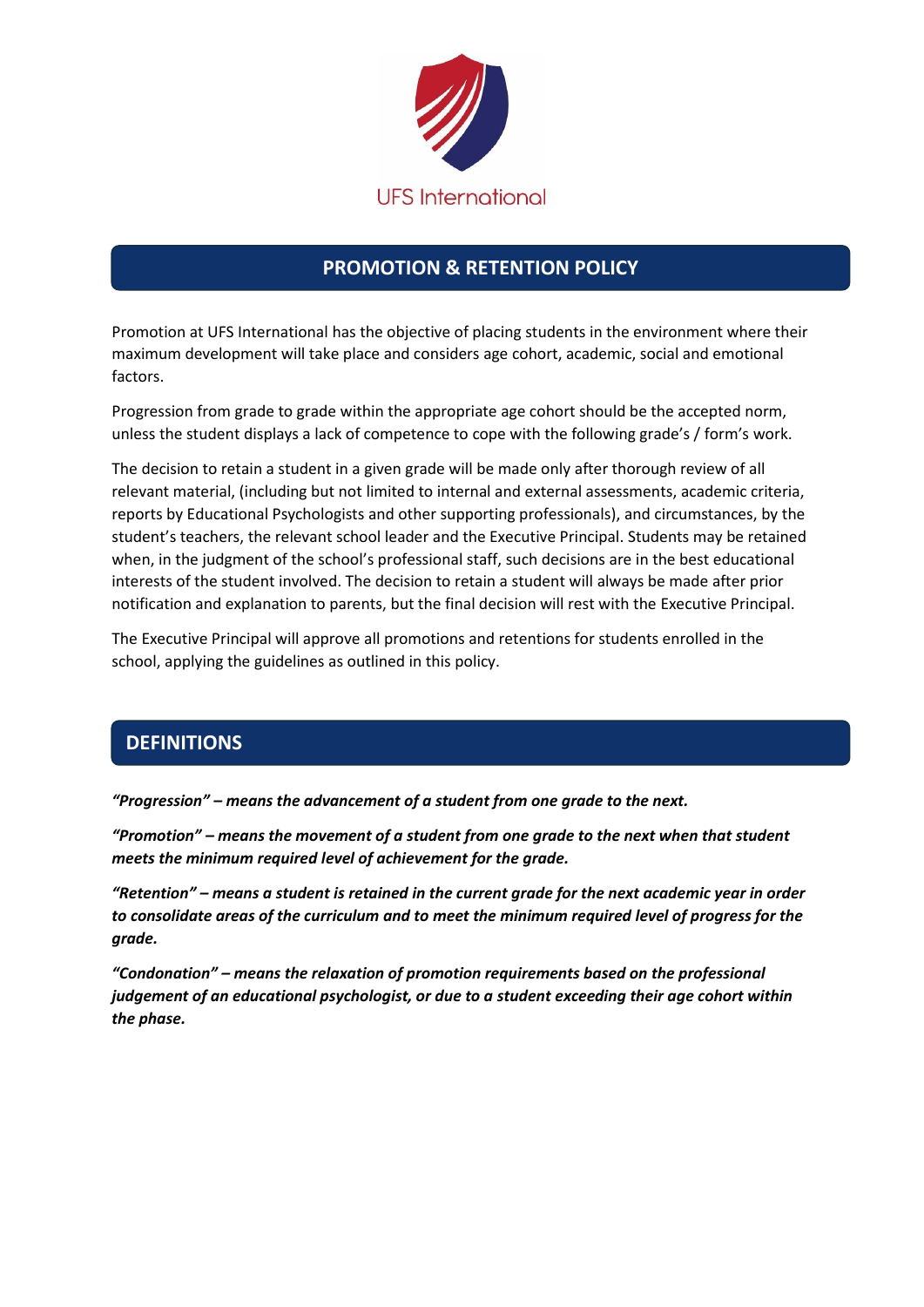## **RECEPTION YEAR TO GRADE 3**

A student, who is not ready to perform at the next level, should be assessed to determine the level of support required.

A student who does not meet the requirements for promotion can be progressed to the next grade in order to prevent the student being retained in the Foundation Phase (Grades 1-3) for longer than four years, excluding Grade 0.

The following rating scale (and related mark cohort) and descriptors are used to report student progress in Grade 0 through to Grade 3:

#### *Assessment Scale:*

| 1              | The student is well below the expected level of the grade. | $0 - 29\%$ |
|----------------|------------------------------------------------------------|------------|
| $\overline{2}$ | The student is below the expected level of the grade.      | 30-49%     |
| 3              | The student is at the expected level of the grade.         | 50-70%     |
| 4              | The student is above the expected level of the grade.      | 71-90%     |

**5** *The student is well above the expected level of the grade. 91-100%*

### **GRADE 0 / RECEPTION YEAR**:

Assessment of developmental and curriculum milestones is conducted on a continuous basis, culminating in a comprehensive School Readiness Assessment for Grade 1 at the end of the academic year.

The following are minimum guidelines for determining a student's progress in Grade 0 and their promotion to Grade 1:

**Expected Level (Level 3) in the learning areas of:**

*Communication, Language and Literacy Mathematics Personal, Social and Emotional Development Physical Development*

### **GRADES 1-3:**

Assessment of curriculum standards is conducted on a continuous basis and constitutes 100% of the final mark and rating obtained in each subject.

The following are minimum guidelines for determining a student's progress in Grades 1-3 and their promotion from Grade 1 to Grade 2; Grade 2 to Grade 3; and Grade 3 to Grade 4:

*Expected Level (Level 3) in the subjects of: English Mathematics*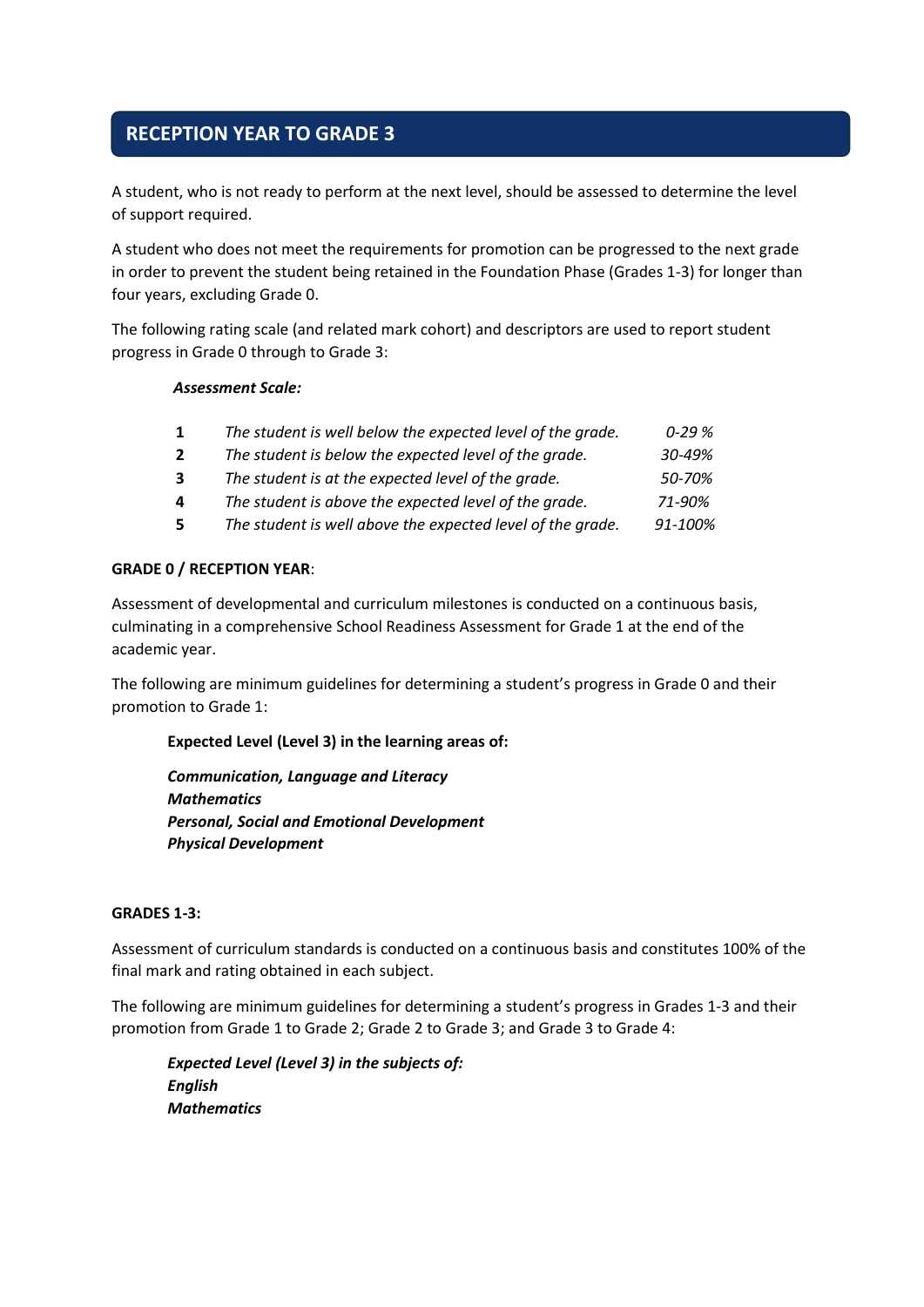# **GRADES 4 - 7**

#### **GRADES 4 - 6**

The following rating scale (and related mark cohort) and descriptors are used to report student progress and promotion Grade 4 through to Grade 6:

#### *Assessment Scale:*

|              | The student is well below the expected level of the grade. | $0 - 29%$ |
|--------------|------------------------------------------------------------|-----------|
|              | The student is below the expected level of the grade.      | 30-49%    |
| $\mathbf{3}$ | The student is at the expected level of the grade.         | 50-70%    |
| 4            | The student is above the expected level of the grade.      | 71-90%    |

**5** *The student is well above the expected level of the grade. 91-100%*

The student's overall final term result is calculated from a combined total of 50% continuous assessments throughout the term, and 50% Cycle Test results that are written at the end of each term.

The following are minimum guidelines for determining a student's progress in Grade  $4 - 6$ , and their promotion to the next grade.

*Expected Level (Level 3) in the subjects of: English Mathematics*

#### **GRADE 7**

The following rating scale (and related mark cohort) and descriptors are used to report student progress in Grade 7and promotion to Form 1.:

#### *Assessment Scale:*

| $\mathbf{1}$ | The student is well below the expected level of the grade. | $0 - 40%$ |
|--------------|------------------------------------------------------------|-----------|
| $2^{\circ}$  | The student is below the expected level of the grade.      | 41-59%    |
| 3            | The student is at the expected level of the grade.         | 60-70%    |
| 4            | The student is above the expected level of the grade.      | 71-84%    |
| 5.           | The student is well above the expected level of the grade. | 85-100%   |

The following are minimum guidelines for determining a student' progress and their promotion from Grade 7 to Form 1:

*Expected Level (Level 3) in the subjects of: English Mathematics*